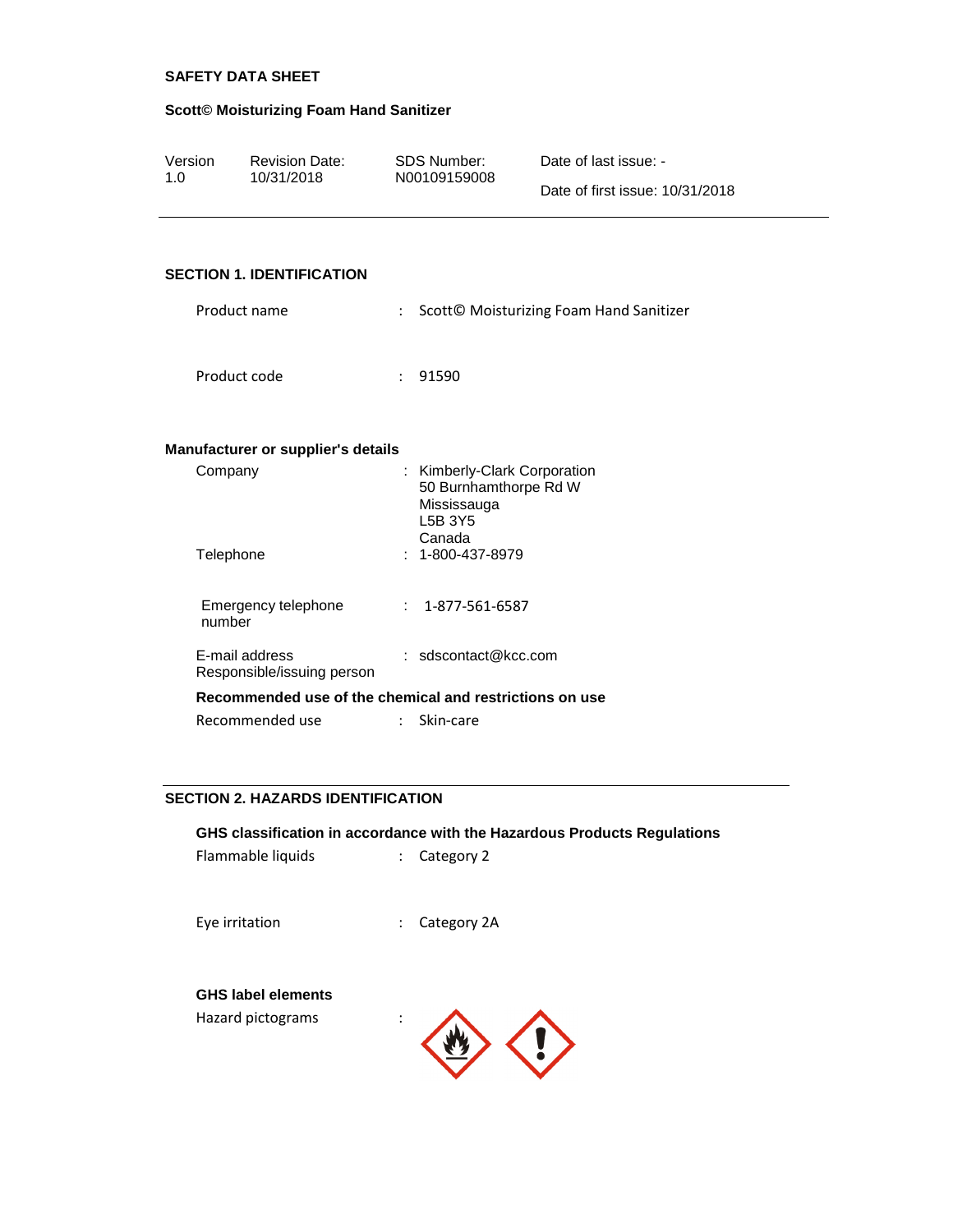#### **Scott© Moisturizing Foam Hand Sanitizer**

| Version<br>1.0 | <b>Revision Date:</b><br>10/31/2018 | SDS Number:<br>N00109159008  | Date of last issue: -                                                                                                            |
|----------------|-------------------------------------|------------------------------|----------------------------------------------------------------------------------------------------------------------------------|
|                |                                     |                              | Date of first issue: 10/31/2018                                                                                                  |
|                | Signal word                         | Danger<br>÷                  |                                                                                                                                  |
|                | <b>Hazard statements</b>            | ÷                            | H225 Highly flammable liquid and vapour.<br>H319 Causes serious eye irritation.                                                  |
|                | Precautionary statements            | <b>Prevention:</b>           | P210 Keep away from heat, hot surfaces, sparks, open flames<br>and other ignition sources. No smoking.                           |
|                |                                     |                              | P233 Keep container tightly closed.                                                                                              |
|                |                                     | <b>Response:</b>             | P303 + P361 + P353 IF ON SKIN (or hair): Take off immediately<br>all contaminated clothing. Rinse skin with water.               |
|                |                                     | do. Continue rinsing.        | P305 + P351 + P338 IF IN EYES: Rinse cautiously with water for<br>several minutes. Remove contact lenses, if present and easy to |
|                |                                     | attention.                   | P337 + P313 If eye irritation persists: Get medical advice/                                                                      |
|                |                                     | Storage:                     | P403 + P235 Store in a well-ventilated place. Keep cool.                                                                         |
|                |                                     | Disposal:<br>disposal plant. | P501 Dispose of contents/ container to an approved waste                                                                         |
|                | <b>Additional Labelling</b>         |                              |                                                                                                                                  |

The following percentage of the mixture consists of ingredient(s) with unknown acute toxicity: 2 %

#### **Other hazards**

None known.

### **SECTION 3. COMPOSITION/INFORMATION ON INGREDIENTS**

Substance / Mixture : Mixture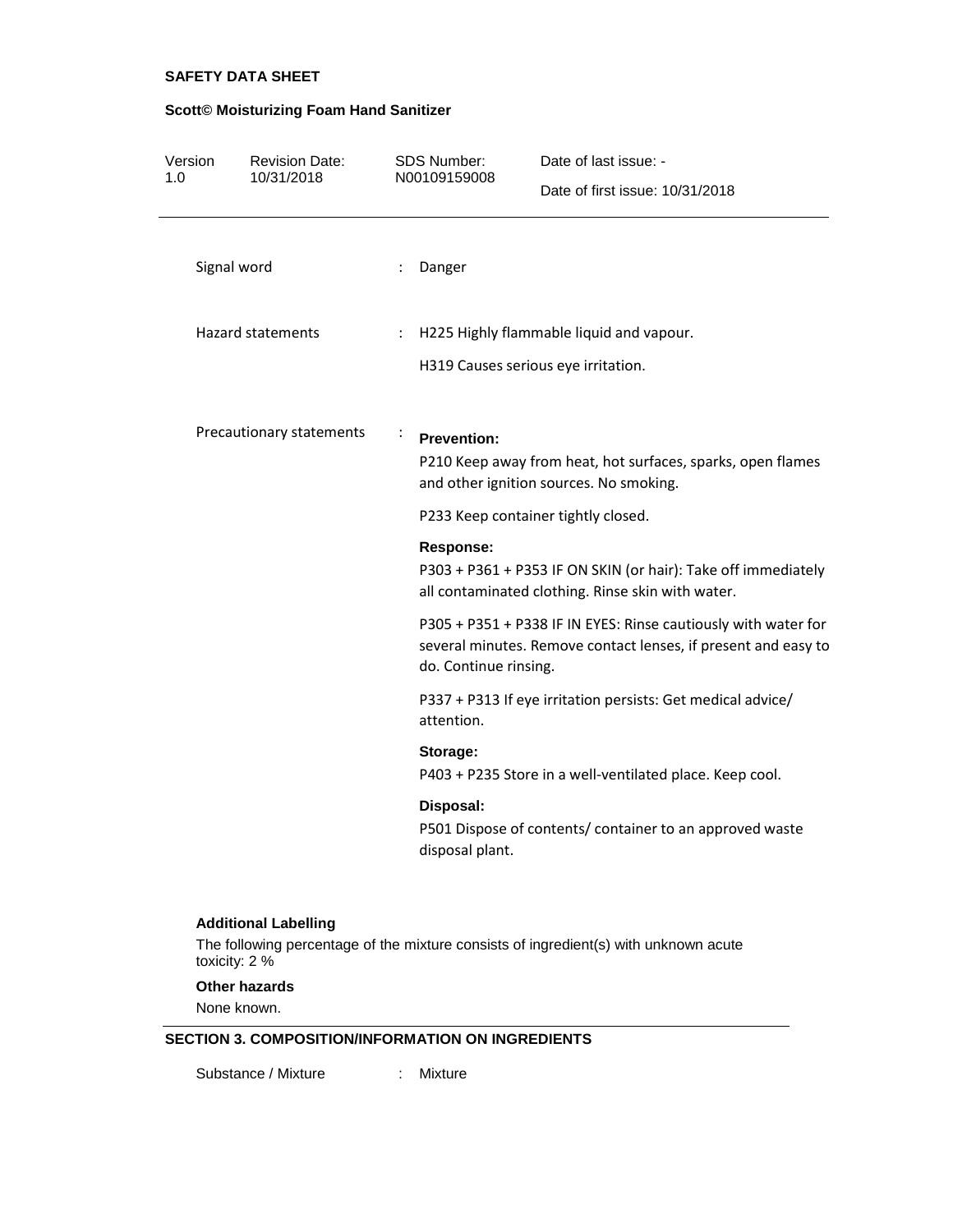#### **Scott© Moisturizing Foam Hand Sanitizer**

| Version     | <b>Revision Date:</b> | SDS Number:  | Date of last issue: -           |
|-------------|-----------------------|--------------|---------------------------------|
| 1. $\Omega$ | 10/31/2018            | N00109159008 |                                 |
|             |                       |              | Date of first issue: 10/31/2018 |

Chemical nature : Cosmetics

# **Hazardous components**

| Chemical name  | ICAS-No. | Concentration (% w/w) |
|----------------|----------|-----------------------|
| <b>Ethanol</b> | 64-17-5  | $>= 50 - 70$          |

### **SECTION 4. FIRST AID MEASURES**

| General advice                                                    |              | No hazards which require special first aid measures.                                                        |
|-------------------------------------------------------------------|--------------|-------------------------------------------------------------------------------------------------------------|
| If inhaled                                                        | ÷            | Remove person to fresh air. If signs/symptoms continue, get<br>medical attention.                           |
| In case of skin contact                                           | ÷            | No hazards which require special first aid measures.                                                        |
| In case of eye contact                                            | ÷.           | Flush eyes with water at least 15 minutes. Get medical<br>attention if eye irritation develops or persists. |
| If swallowed                                                      | ÷            | If swallowed, DO NOT induce vomiting.                                                                       |
|                                                                   |              | Drink 1 or 2 glasses of water.                                                                              |
|                                                                   |              | If symptoms persist, call a physician or Poison Control Centre<br>immediately.                              |
| Most important symptoms<br>and effects, both acute and<br>delayed | $\mathbf{r}$ | No information available.                                                                                   |
| Notes to physician                                                |              | No information available.                                                                                   |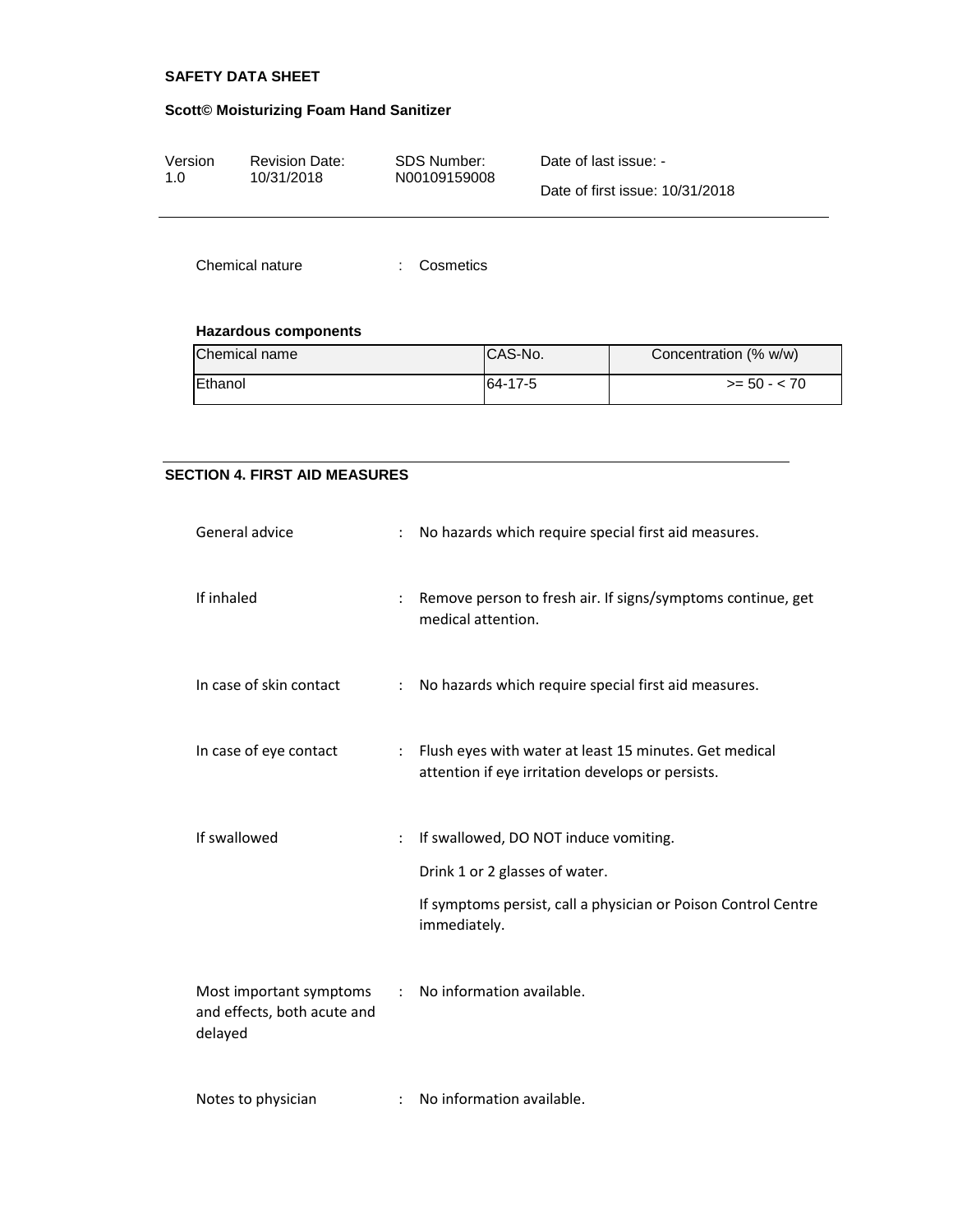#### **Scott© Moisturizing Foam Hand Sanitizer**

| Version | <b>Revision Date:</b> | SDS Number:  | Date of last issue: -           |
|---------|-----------------------|--------------|---------------------------------|
| 1.0     | 10/31/2018            | N00109159008 |                                 |
|         |                       |              | Date of first issue: 10/31/2018 |

#### **SECTION 5. FIREFIGHTING MEASURES**

| Suitable extinguishing media :    |   | Use extinguishing measures that are appropriate to local<br>circumstances and the surrounding environment. |
|-----------------------------------|---|------------------------------------------------------------------------------------------------------------|
| Unsuitable extinguishing<br>media | ÷ | Water spray jet                                                                                            |
| Hazardous combustion<br>products  |   | : Carbon monoxide, carbon dioxide and unburned<br>hydrocarbons (smoke).                                    |
|                                   |   | No hazardous combustion products are known                                                                 |
| Specific extinguishing<br>methods |   | Standard procedure for chemical fires.                                                                     |
| for firefighters                  |   | Special protective equipment : In the event of fire, wear self-contained breathing apparatus.              |

### **SECTION 6. ACCIDENTAL RELEASE MEASURES**

| Personal precautions,<br>protective equipment and<br>emergency procedures | ÷. | Not required under normal use.<br>No conditions to be specially mentioned. |
|---------------------------------------------------------------------------|----|----------------------------------------------------------------------------|
| Environmental precautions                                                 |    | No special environmental precautions required.                             |
| Methods and materials for<br>containment and cleaning up                  |    | Wipe up with absorbent material (e.g. cloth, fleece).                      |

### **SECTION 7. HANDLING AND STORAGE**

|                    | Advice on protection against : Normal measures for preventive fire protection. |
|--------------------|--------------------------------------------------------------------------------|
| fire and explosion |                                                                                |

Advice on safe handling : Do not smoke.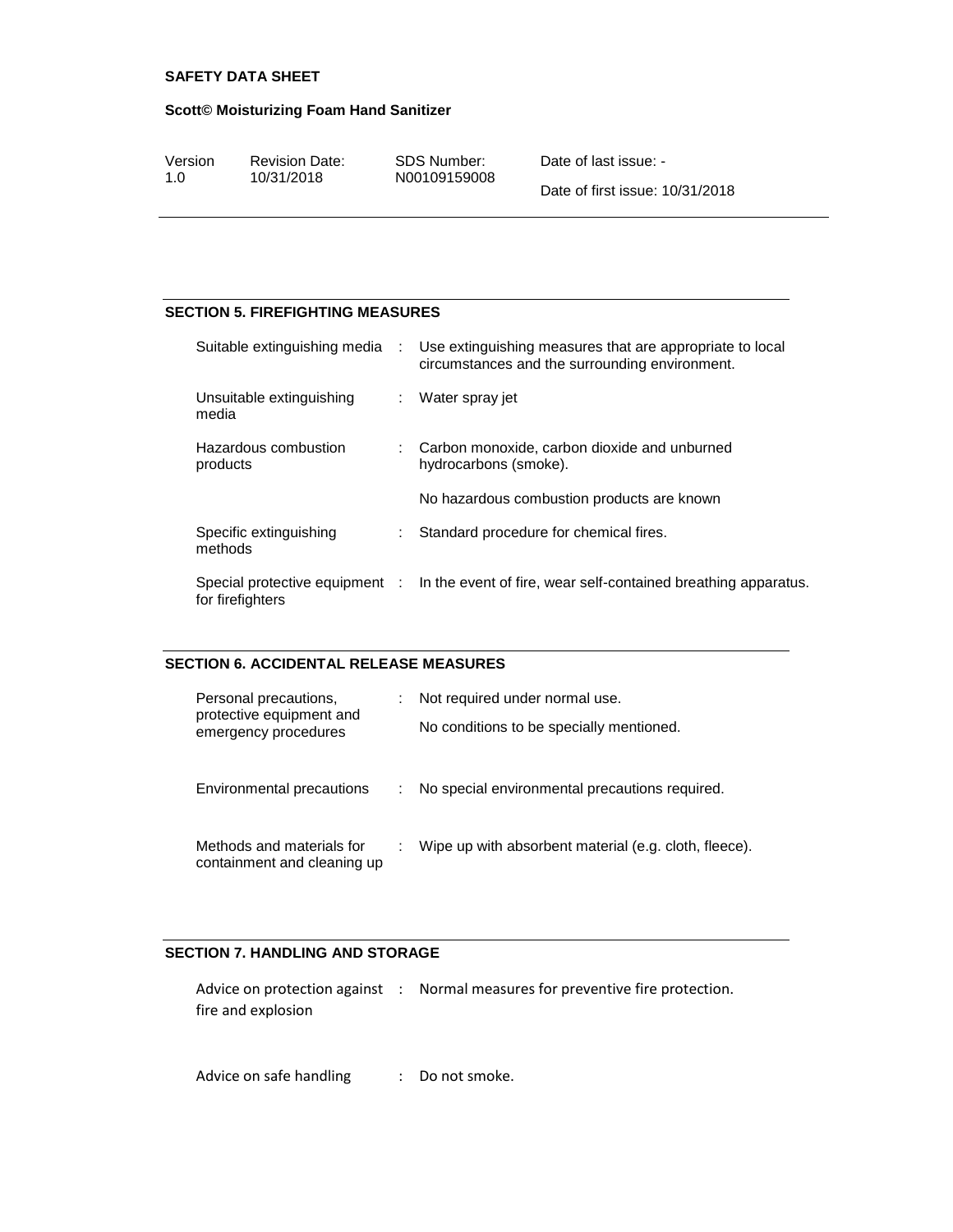# **Scott© Moisturizing Foam Hand Sanitizer**

| Version<br>1.0 | <b>Revision Date:</b><br>10/31/2018                                                                     |                           | SDS Number:<br>N00109159008     | Date of last issue: -<br>Date of first issue: 10/31/2018                                                            |
|----------------|---------------------------------------------------------------------------------------------------------|---------------------------|---------------------------------|---------------------------------------------------------------------------------------------------------------------|
|                |                                                                                                         |                           |                                 | Conditions for safe storage : Keep away from sources of ignition - No smoking.<br>: Stable under normal conditions. |
|                | Further information on<br>storage stability                                                             |                           |                                 |                                                                                                                     |
|                | <b>SECTION 8. EXPOSURE CONTROLS/PERSONAL PROTECTION</b><br>Components with workplace control parameters |                           |                                 |                                                                                                                     |
|                | Contains no substances with occupational exposure limit values.                                         |                           |                                 |                                                                                                                     |
|                | <b>Engineering measures</b>                                                                             |                           | none                            |                                                                                                                     |
|                | Personal protective equipment<br>Respiratory protection                                                 | $\mathbb{Z}^{\mathbb{Z}}$ | required.                       | No personal respiratory protective equipment normally                                                               |
|                | Hand protection                                                                                         |                           |                                 |                                                                                                                     |
|                | Remarks                                                                                                 | ÷                         | not required under normal use   |                                                                                                                     |
|                | Eye protection                                                                                          |                           | : not required under normal use |                                                                                                                     |
|                | Skin and body protection                                                                                |                           | : not required under normal use |                                                                                                                     |
|                | Protective measures                                                                                     | ÷                         |                                 | No special protective equipment required.                                                                           |
|                | Hygiene measures                                                                                        |                           | : Do not smoke.                 |                                                                                                                     |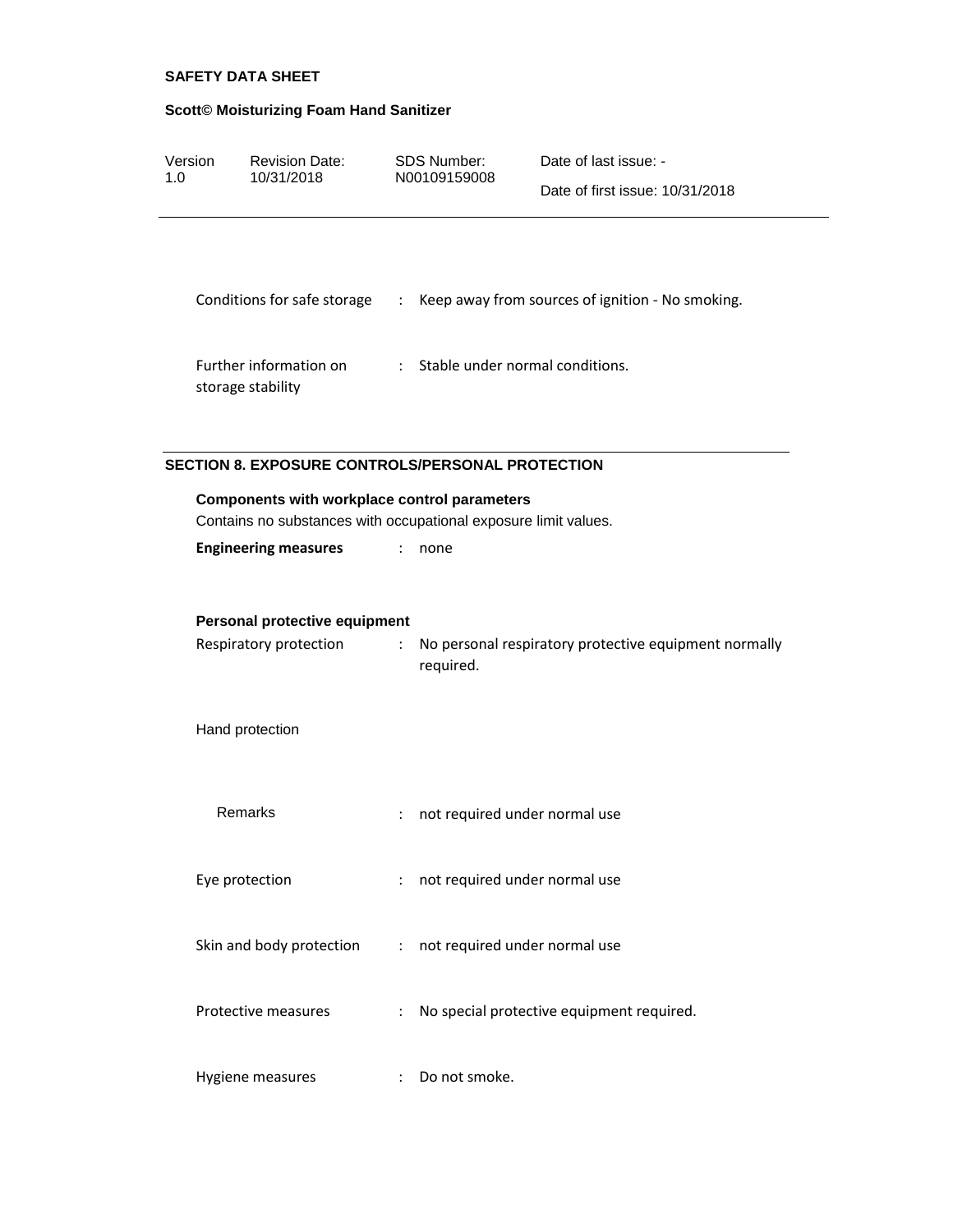# **Scott© Moisturizing Foam Hand Sanitizer**

| Version | <b>Revision Date:</b> | SDS Number:  | Date of last issue: -           |
|---------|-----------------------|--------------|---------------------------------|
| 1.0     | 10/31/2018            | N00109159008 | Date of first issue: 10/31/2018 |

Do not get in eyes.

# **SECTION 9. PHYSICAL AND CHEMICAL PROPERTIES**

| Appearance                                                     | t.                        | gel                       |
|----------------------------------------------------------------|---------------------------|---------------------------|
| Colour                                                         |                           | : white                   |
| Odour                                                          | $\mathbb{R}^{\mathbb{Z}}$ | pleasant                  |
| <b>Odour Threshold</b>                                         | ÷.                        | No information available. |
| pH                                                             |                           | $\therefore$ 7            |
| Melting point/range                                            |                           | $: -114 °C$               |
| Boiling point/boiling range                                    |                           | : $78 °C$                 |
| Flash point                                                    | $\mathbb{R}^{\mathbb{Z}}$ | 16 °C                     |
|                                                                |                           |                           |
| Evaporation rate                                               | $\mathbb{R}^{\mathbb{Z}}$ | No data available         |
| Flammability (liquids)                                         | $\mathbb{R}^{\mathbb{Z}}$ | Sustains combustion       |
| Upper explosion limit / Upper : 19 %(V)<br>flammability limit  |                           |                           |
| Lower explosion limit / Lower : 3.3 %(V)<br>flammability limit |                           |                           |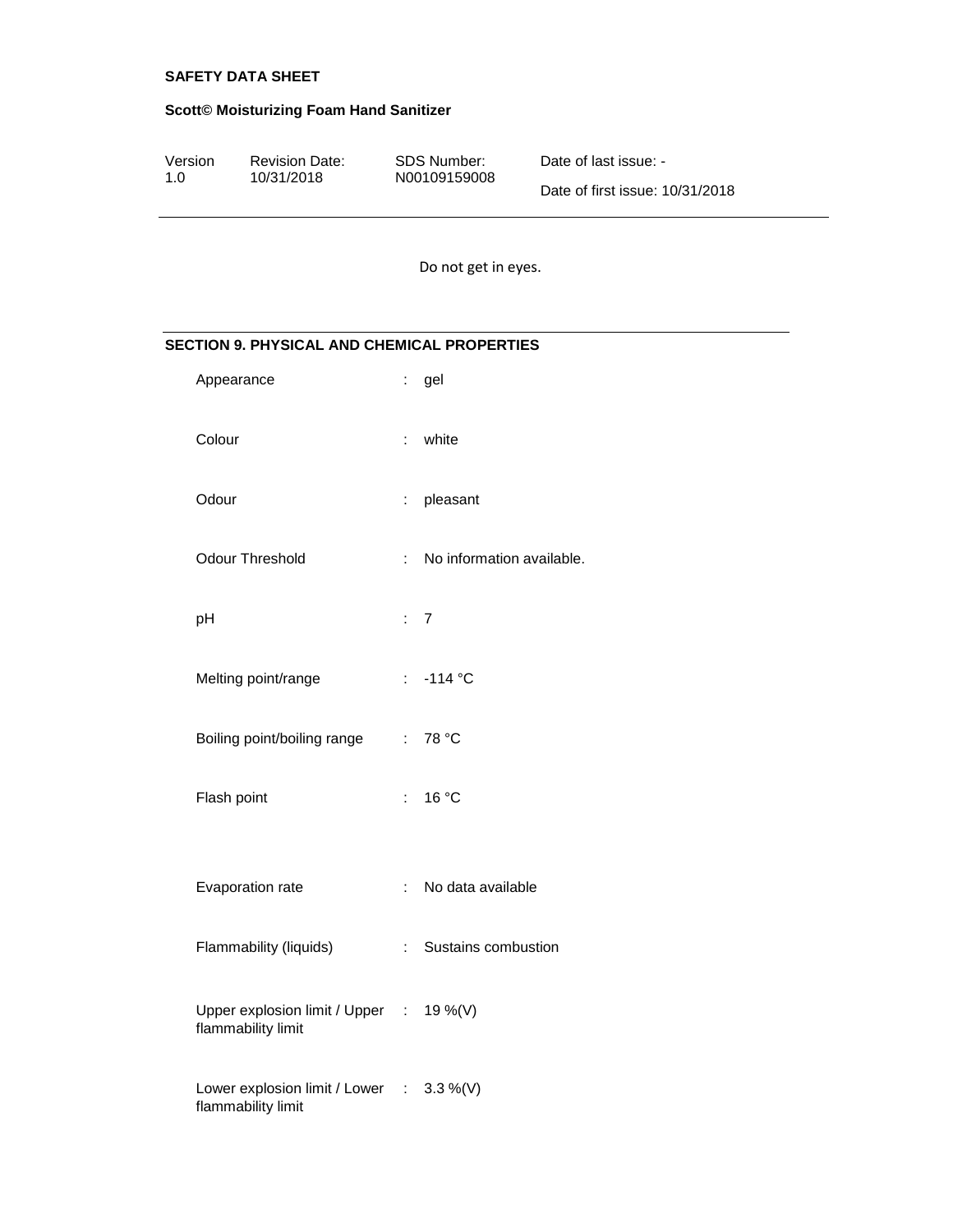# **Scott© Moisturizing Foam Hand Sanitizer**

| Version |                         | <b>Revision Date:</b>                             |                    | SDS Number:         | Date of last issue: -           |
|---------|-------------------------|---------------------------------------------------|--------------------|---------------------|---------------------------------|
| 1.0     |                         | 10/31/2018                                        | N00109159008       |                     | Date of first issue: 10/31/2018 |
|         |                         |                                                   |                    |                     |                                 |
|         |                         | Vapour pressure                                   |                    | : 60hPa             |                                 |
|         | Relative vapour density |                                                   |                    | : No data available |                                 |
|         | Density                 |                                                   | $\mathbb{R}^{n+1}$ | No data available   |                                 |
|         | Solubility(ies)         | Solubility in other solvents : completely soluble |                    |                     |                                 |
|         | octanol/water           | Partition coefficient: n-                         |                    | : No data available |                                 |
|         |                         | Auto-ignition temperature                         |                    | : No data available |                                 |
|         |                         | Decomposition temperature : No data available     |                    |                     |                                 |
|         | Viscosity               | Viscosity, dynamic                                |                    | : No data available |                                 |
|         |                         | Viscosity, kinematic                              |                    | : No data available |                                 |
|         |                         | <b>Explosive properties</b>                       | ÷                  | No data available   |                                 |
|         |                         | Oxidizing properties                              |                    | No data available   |                                 |

## **SECTION 10. STABILITY AND REACTIVITY**

| Reactivity |  | : Stable under recommended storage conditions. |
|------------|--|------------------------------------------------|
|------------|--|------------------------------------------------|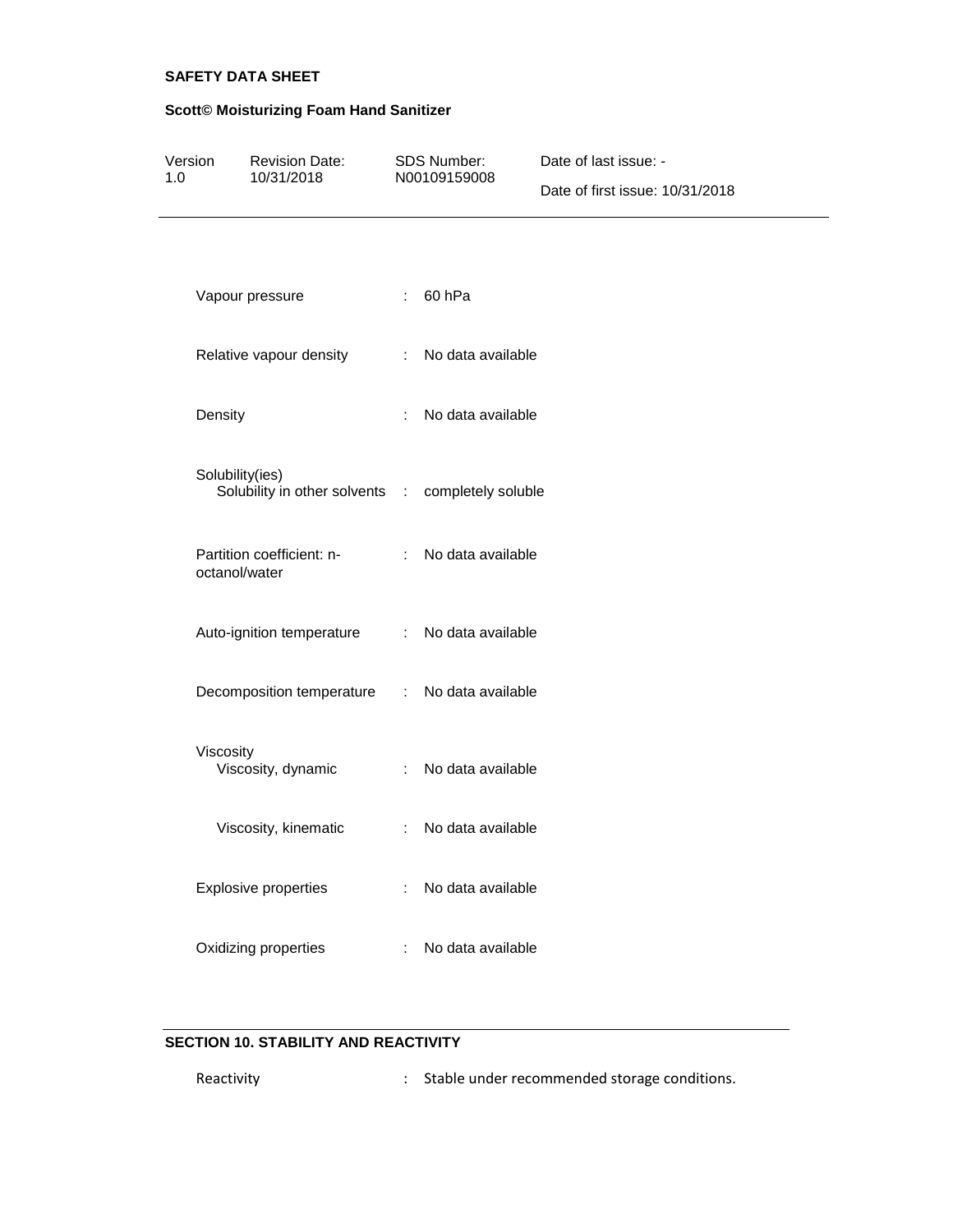# **Scott© Moisturizing Foam Hand Sanitizer**

| Version<br>1.0 | <b>Revision Date:</b><br>10/31/2018   | SDS Number:<br>N00109159008                           | Date of last issue: -<br>Date of first issue: 10/31/2018 |
|----------------|---------------------------------------|-------------------------------------------------------|----------------------------------------------------------|
|                | Chemical stability                    | $\mathcal{L}$                                         | Stable under normal conditions.                          |
|                | Possibility of hazardous<br>reactions | None known.<br>$\mathbf{r}$                           | Stable under recommended storage conditions.             |
|                | Conditions to avoid                   | Heat, flames and sparks.<br>$\mathbb{R}^{\mathbb{Z}}$ |                                                          |
|                | Incompatible materials                | None.<br>$\ddot{\phantom{a}}$                         |                                                          |
|                | Hazardous decomposition<br>products   | $\mathbb{Z}^{\times}$ .                               | Stable under recommended storage conditions.             |

## **SECTION 11. TOXICOLOGICAL INFORMATION**

| Information on likely routes of exposure<br>Skin contact |                                                                            |  |  |  |  |
|----------------------------------------------------------|----------------------------------------------------------------------------|--|--|--|--|
| <b>Acute toxicity</b>                                    |                                                                            |  |  |  |  |
| Components:                                              |                                                                            |  |  |  |  |
| Ethanol:                                                 |                                                                            |  |  |  |  |
| Acute oral toxicity<br>÷                                 | LD50 (Rat, male and female): 10,470 mg/kg                                  |  |  |  |  |
|                                                          | Method: OFCD Test Guideline 401                                            |  |  |  |  |
|                                                          | GLP:no                                                                     |  |  |  |  |
|                                                          |                                                                            |  |  |  |  |
| Acute inhalation toxicity<br>÷                           | LC50 (Rat, male and female): 124.7 mg/l<br>Method: OECD Test Guideline 403 |  |  |  |  |
|                                                          | GLP: no                                                                    |  |  |  |  |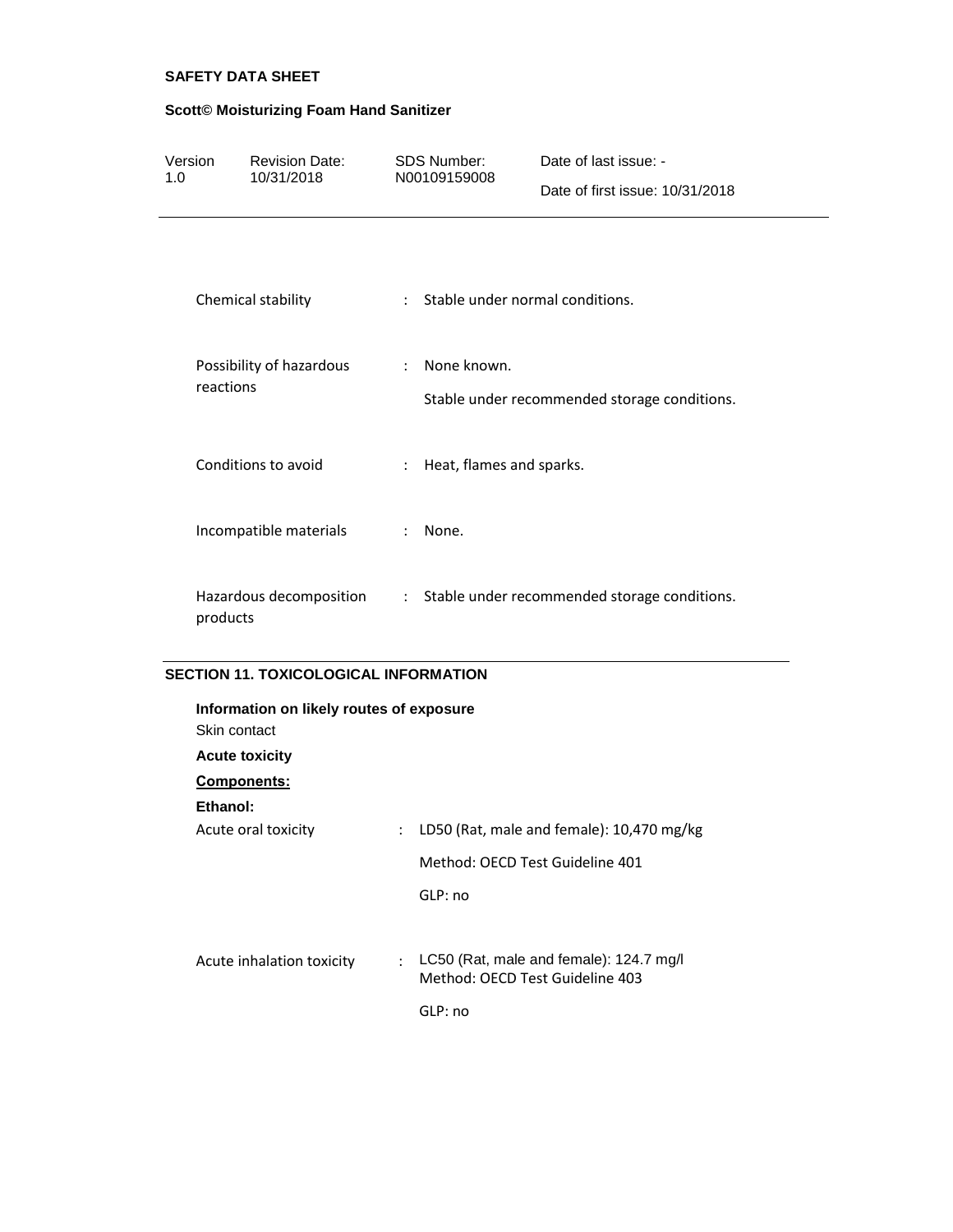# **Scott© Moisturizing Foam Hand Sanitizer**

| Version | <b>Revision Date:</b> | SDS Number:  | Date of last issue: -           |
|---------|-----------------------|--------------|---------------------------------|
| 1.0     | 10/31/2018            | N00109159008 |                                 |
|         |                       |              | Date of first issue: 10/31/2018 |

## **Skin corrosion/irritation**

| Product:                          |                      |                                              |
|-----------------------------------|----------------------|----------------------------------------------|
| Remarks                           | ÷                    | No data available                            |
|                                   |                      |                                              |
| Components:                       |                      |                                              |
| Ethanol:                          |                      |                                              |
| Species                           | ÷                    | Rabbit                                       |
| Method                            | t.                   | OECD Test Guideline 404                      |
| Result                            | $\ddot{\cdot}$       | No skin irritation                           |
| <b>GLP</b>                        | t                    | yes                                          |
|                                   |                      |                                              |
| Serious eye damage/eye irritation |                      |                                              |
| Product:                          |                      |                                              |
| Remarks                           | ÷                    | May irritate eyes.                           |
|                                   |                      |                                              |
| Components:                       |                      |                                              |
| Ethanol:                          |                      |                                              |
| Species                           | ÷                    | Rabbit                                       |
| Result                            | ÷.                   | Irritation to eyes, reversing within 21 days |
| Method                            | t                    | <b>OECD Test Guideline 405</b>               |
| <b>GLP</b>                        | $\ddot{\phantom{a}}$ | no                                           |
|                                   |                      |                                              |
| Respiratory or skin sensitisation |                      |                                              |
| Product:<br>Remarks               |                      | No data available                            |
|                                   | ÷                    |                                              |
| Campananta:                       |                      |                                              |

### **Components:**

# **Ethanol:**

| Species | Mouse |
|---------|-------|
|         |       |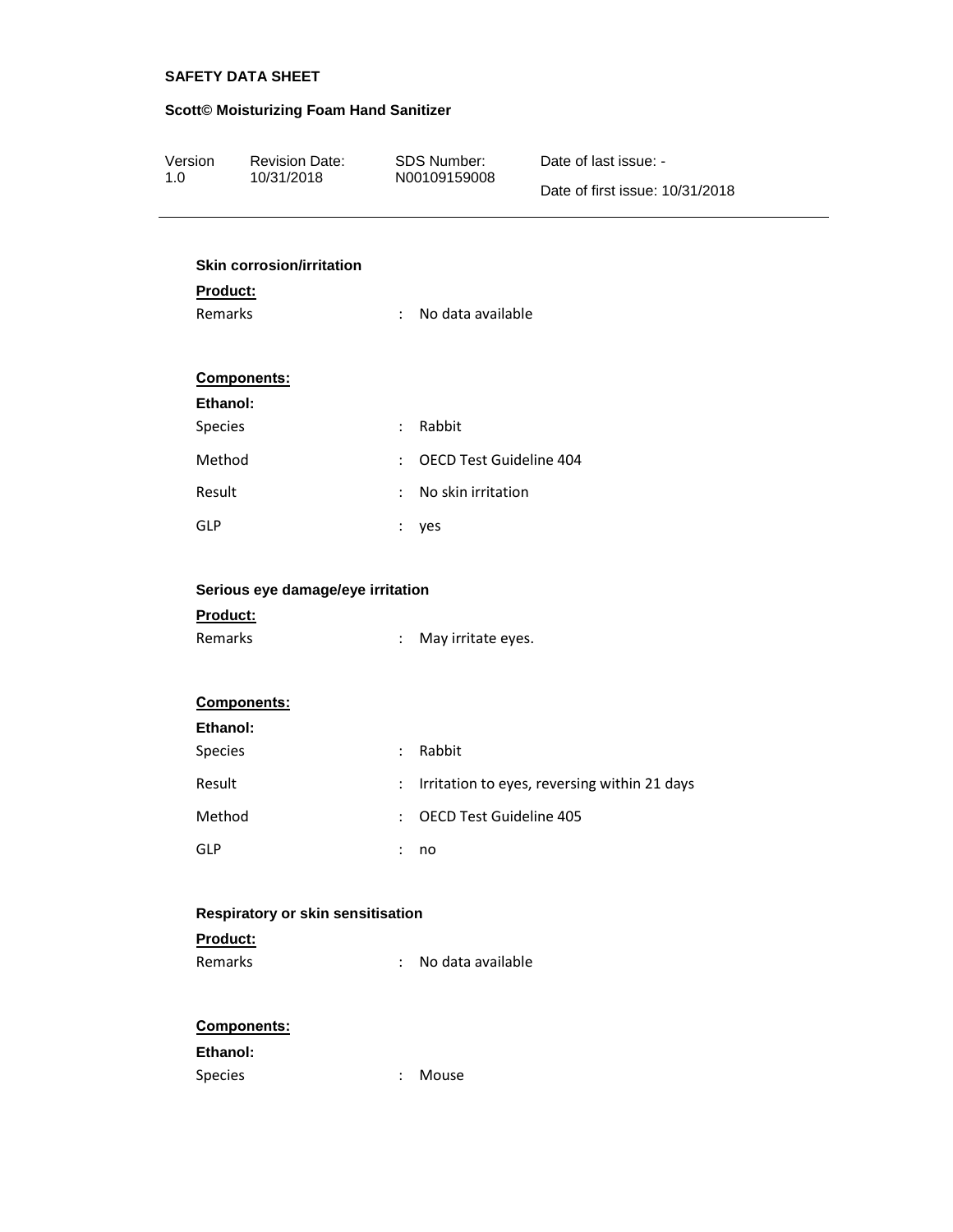# **Scott© Moisturizing Foam Hand Sanitizer**

| Version<br>1.0             | <b>Revision Date:</b><br>10/31/2018       |                      | <b>SDS Number:</b><br>N00109159008 | Date of last issue: -<br>Date of first issue: 10/31/2018 |  |  |  |  |
|----------------------------|-------------------------------------------|----------------------|------------------------------------|----------------------------------------------------------|--|--|--|--|
|                            | Assessment                                | $\ddot{\phantom{a}}$ |                                    | Does not cause skin sensitisation.                       |  |  |  |  |
|                            | Method                                    |                      |                                    | OECD Test Guideline 429                                  |  |  |  |  |
| Result                     |                                           | ÷<br>÷               |                                    | Did not cause sensitisation on laboratory animals.       |  |  |  |  |
| GLP                        |                                           | ÷                    | no                                 |                                                          |  |  |  |  |
| <b>Product:</b><br>Remarks | <b>STOT - single exposure</b>             | ÷                    | No data available                  |                                                          |  |  |  |  |
| Product:                   | <b>STOT - repeated exposure</b>           |                      |                                    |                                                          |  |  |  |  |
| <b>Remarks</b>             |                                           | ÷                    | No data available                  |                                                          |  |  |  |  |
|                            | <b>Aspiration toxicity</b>                |                      |                                    |                                                          |  |  |  |  |
| <b>Product:</b>            | No data available                         |                      |                                    |                                                          |  |  |  |  |
|                            | <b>SECTION 12. ECOLOGICAL INFORMATION</b> |                      |                                    |                                                          |  |  |  |  |
|                            | <b>Ecotoxicity</b>                        |                      |                                    |                                                          |  |  |  |  |
|                            | Components:                               |                      |                                    |                                                          |  |  |  |  |
| Ethanol:                   | Toxicity to fish                          | ÷                    |                                    | LC50 (Pimephales promelas (fathead minnow)): 14,200 mg/l |  |  |  |  |
|                            |                                           |                      | Exposure time: 96 h                |                                                          |  |  |  |  |
|                            |                                           |                      | Test Type: flow-through test       |                                                          |  |  |  |  |
|                            | Toxicity to daphnia and                   |                      |                                    | EC50 (Ceriodaphnia dubia (water flea)): 5,012 mg/l       |  |  |  |  |
|                            | other aquatic invertebrates               |                      | Exposure time: 48 h                |                                                          |  |  |  |  |
|                            |                                           |                      | Test Type: static test             |                                                          |  |  |  |  |
|                            |                                           |                      |                                    |                                                          |  |  |  |  |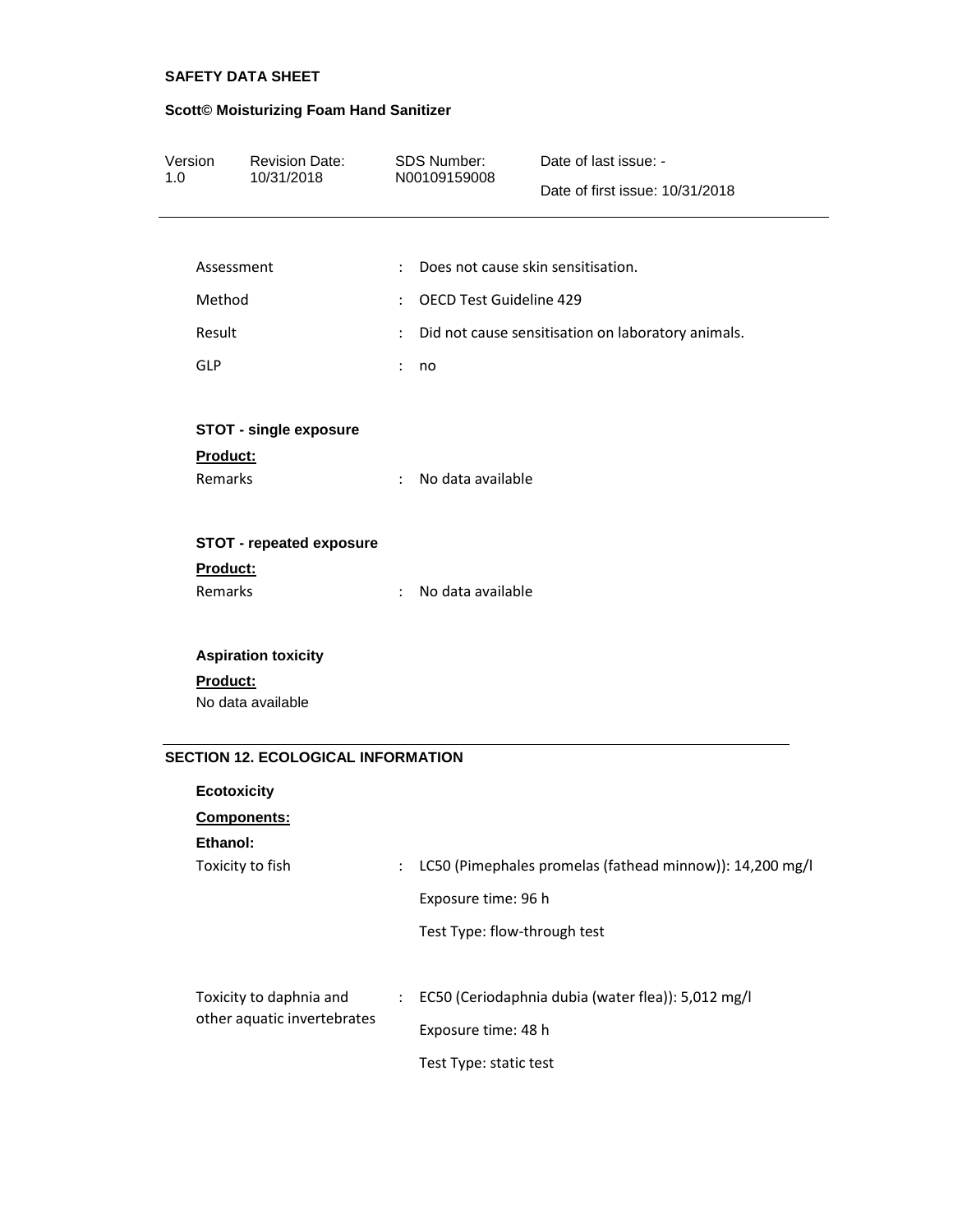# **Scott© Moisturizing Foam Hand Sanitizer**

| Version                                            | <b>Revision Date:</b>                        | <b>SDS Number:</b> | Date of last issue: -                                               |                                                  |  |  |
|----------------------------------------------------|----------------------------------------------|--------------------|---------------------------------------------------------------------|--------------------------------------------------|--|--|
| 1.0                                                | 10/31/2018                                   |                    | N00109159008                                                        | Date of first issue: 10/31/2018                  |  |  |
|                                                    |                                              |                    |                                                                     |                                                  |  |  |
|                                                    | Toxicity to algae                            |                    | : EC50 (Pseudokirchneriella subcapitata (green algae)): 275<br>mg/l |                                                  |  |  |
|                                                    |                                              |                    | Exposure time: 72 h                                                 |                                                  |  |  |
|                                                    |                                              |                    | Test Type: static test                                              |                                                  |  |  |
|                                                    |                                              |                    |                                                                     |                                                  |  |  |
| Persistence and degradability<br>No data available |                                              |                    |                                                                     |                                                  |  |  |
|                                                    | <b>Bioaccumulative potential</b>             |                    |                                                                     |                                                  |  |  |
|                                                    | No data available                            |                    |                                                                     |                                                  |  |  |
|                                                    | <b>Mobility in soil</b><br>No data available |                    |                                                                     |                                                  |  |  |
|                                                    | Other adverse effects                        |                    |                                                                     |                                                  |  |  |
|                                                    | No data available                            |                    |                                                                     |                                                  |  |  |
|                                                    | <b>SECTION 13. DISPOSAL CONSIDERATIONS</b>   |                    |                                                                     |                                                  |  |  |
|                                                    | <b>Disposal methods</b>                      |                    |                                                                     |                                                  |  |  |
|                                                    | Waste from residues                          | ÷                  |                                                                     | Dispose of in accordance with local regulations. |  |  |
|                                                    |                                              |                    |                                                                     |                                                  |  |  |
|                                                    | Contaminated packaging                       | ÷                  | Dispose of as unused product.                                       |                                                  |  |  |
|                                                    |                                              |                    |                                                                     |                                                  |  |  |

### **SECTION 14. TRANSPORT INFORMATION**

# **International Regulations**

### **UNRTDG**

| Class                | $\therefore$ 3 |                  |
|----------------------|----------------|------------------|
| Packing group        | : II           |                  |
| Labels               | : 3            |                  |
| <b>IATA-DGR</b>      |                |                  |
| UN/ID No.            | t.             | <b>UN 1170</b>   |
| Proper shipping name |                | Ethanol solution |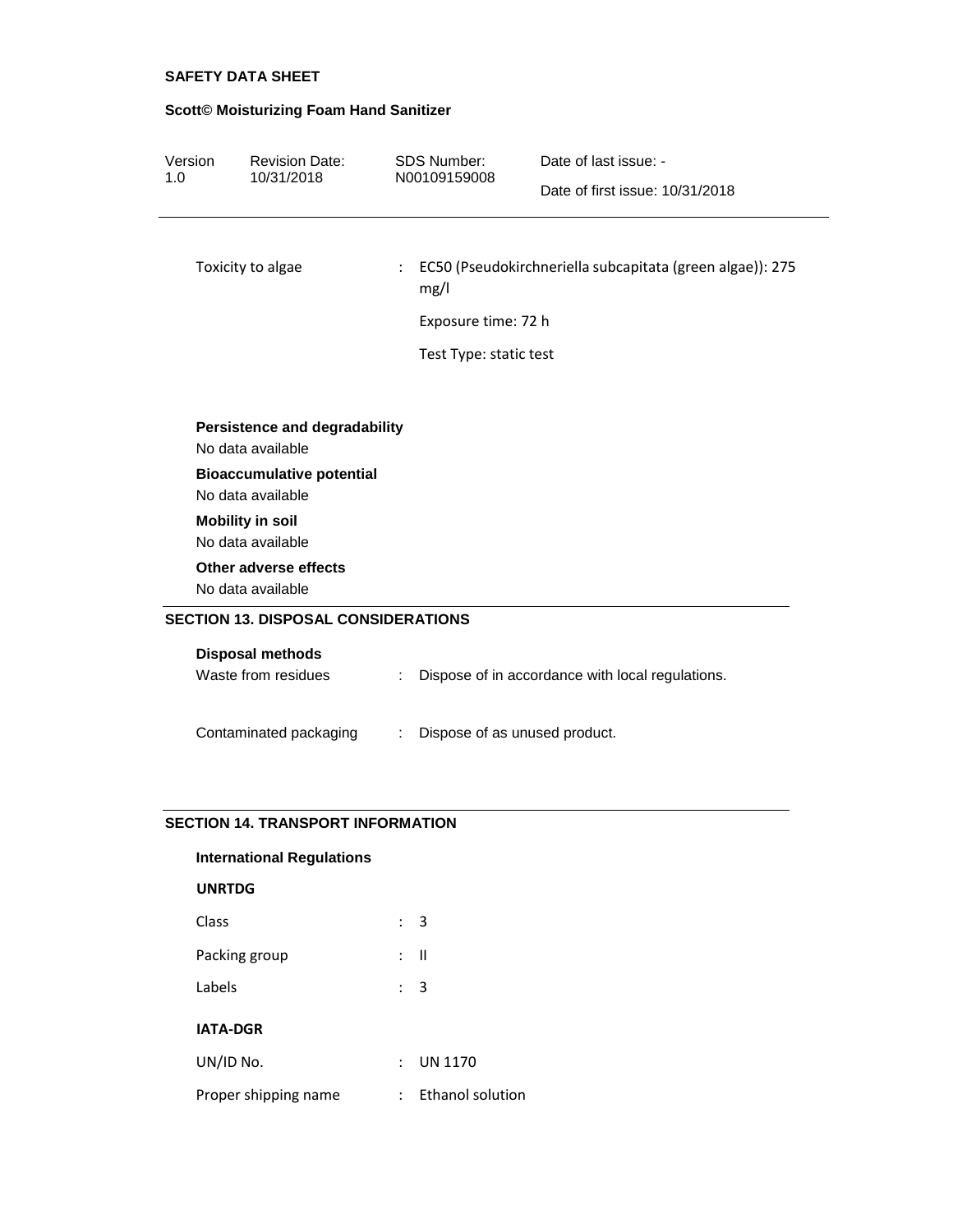# **Scott© Moisturizing Foam Hand Sanitizer**

| Version<br>1.0 |                                                                                                                                                    | <b>Revision Date:</b><br>10/31/2018 |                            | SDS Number:<br>N00109159008 | Date of last issue: -<br>Date of first issue: 10/31/2018 |  |
|----------------|----------------------------------------------------------------------------------------------------------------------------------------------------|-------------------------------------|----------------------------|-----------------------------|----------------------------------------------------------|--|
|                |                                                                                                                                                    |                                     |                            |                             |                                                          |  |
|                | Class                                                                                                                                              |                                     |                            | $\therefore$ 3              |                                                          |  |
|                | Packing group<br>Labels                                                                                                                            |                                     |                            | $\mathbb{I}$ $\mathbb{I}$   |                                                          |  |
|                |                                                                                                                                                    |                                     | $\mathbb{C}^2$             | Flammable Liquids           |                                                          |  |
|                | Packing instruction (cargo<br>aircraft)                                                                                                            |                                     | $\mathbb{Z}^{\times}$      | 364                         |                                                          |  |
|                | <b>IMDG-Code</b>                                                                                                                                   |                                     |                            |                             |                                                          |  |
|                | UN number                                                                                                                                          |                                     | $\mathbb{R}^{\mathbb{Z}}$  | <b>UN 1170</b>              |                                                          |  |
|                | Proper shipping name                                                                                                                               |                                     |                            | : ETHANOL SOLUTION          |                                                          |  |
|                |                                                                                                                                                    |                                     |                            |                             |                                                          |  |
|                | Class                                                                                                                                              |                                     |                            | $\therefore$ 3              |                                                          |  |
|                | Packing group                                                                                                                                      |                                     |                            | $\mathbb{I}$ $\blacksquare$ |                                                          |  |
|                | Labels                                                                                                                                             |                                     | $\ddot{\Sigma}$            | $\overline{3}$              |                                                          |  |
|                | EmS Code                                                                                                                                           |                                     | $\mathcal{L}^{\text{max}}$ | $F-E, S-D$                  |                                                          |  |
|                |                                                                                                                                                    | Marine pollutant                    | $\ddot{\phantom{a}}$       | no                          |                                                          |  |
|                | Transport in bulk according to Annex II of MARPOL 73/78 and the IBC Code<br>Not applicable for product as supplied.<br><b>National Regulations</b> |                                     |                            |                             |                                                          |  |
|                | <b>TDG</b>                                                                                                                                         |                                     |                            |                             |                                                          |  |
|                | UN number                                                                                                                                          |                                     |                            | <b>UN 1170</b>              |                                                          |  |
|                |                                                                                                                                                    | Proper shipping name                | $\mathcal{L}$              | ETHANOL SOLUTION            |                                                          |  |
|                |                                                                                                                                                    |                                     |                            |                             |                                                          |  |
|                | Class                                                                                                                                              |                                     | $\ddot{\phantom{a}}$       | $\mathbf{3}$                |                                                          |  |
|                | Packing group                                                                                                                                      |                                     | $\mathbb{R}^{\mathbb{Z}}$  | $\sf II$                    |                                                          |  |
|                | Labels                                                                                                                                             |                                     | $\ddot{\phantom{a}}$       | $\overline{3}$              |                                                          |  |
|                | <b>ERG Code</b>                                                                                                                                    |                                     | $\mathbf{r}$               | 127                         |                                                          |  |
|                |                                                                                                                                                    | Marine pollutant                    |                            | no                          |                                                          |  |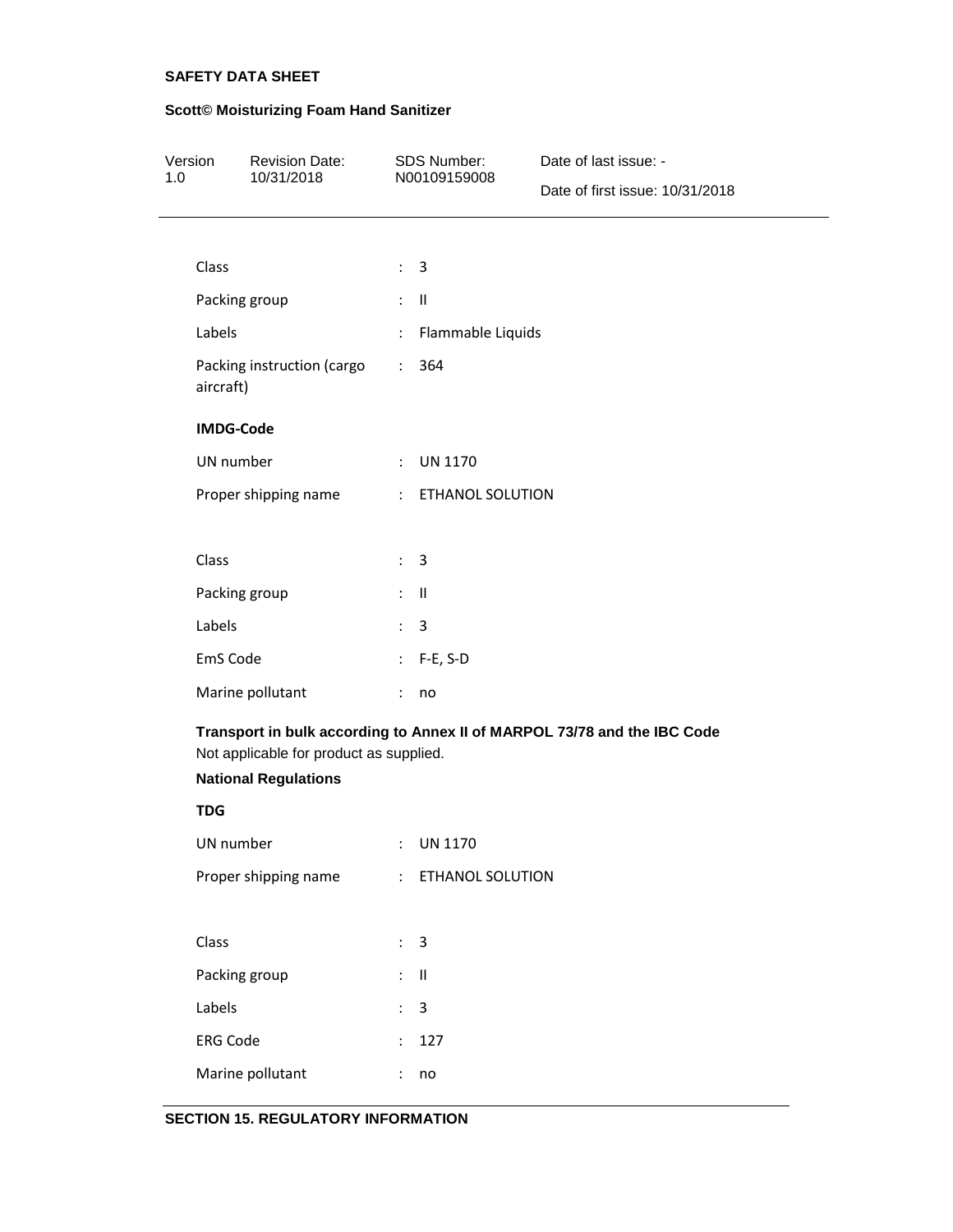#### **Scott© Moisturizing Foam Hand Sanitizer**

| Version | <b>Revision Date:</b> | SDS Number:  | Date of last issue: -           |
|---------|-----------------------|--------------|---------------------------------|
| 1.0     | 10/31/2018            | N00109159008 |                                 |
|         |                       |              | Date of first issue: 10/31/2018 |

| <b>NPRI Components</b> | $: 2$ -methylpropan-2-ol<br>2-methylpropan-2-ol                                                                                       |
|------------------------|---------------------------------------------------------------------------------------------------------------------------------------|
| DSL                    | The components of this product are reported in the following inventories:<br>: All components of this product are on the Canadian DSL |

#### **Canadian lists**

No substances are subject to a Significant New Activity Notification.

#### **SECTION 16. OTHER INFORMATION**

#### **Full text of other abbreviations**

AICS - Australian Inventory of Chemical Substances; ANTT - National Agency for Transport by Land of Brazil; ASTM - American Society for the Testing of Materials; bw - Body weight; CMR - Carcinogen, Mutagen or Reproductive Toxicant; CPR - Controlled Products Regulations; DIN - Standard of the German Institute for Standardisation; DSL - Domestic Substances List (Canada); ECx - Concentration associated with x% response; ELx - Loading rate associated with x% response; EmS - Emergency Schedule; ENCS - Existing and New Chemical Substances (Japan); ErCx - Concentration associated with x% growth rate response; ERG - Emergency Response Guide; GHS - Globally Harmonized System; GLP - Good Laboratory Practice; IARC - International Agency for Research on Cancer; IATA - International Air Transport Association; IBC - International Code for the Construction and Equipment of Ships carrying Dangerous Chemicals in Bulk; IC50 - Half maximal inhibitory concentration; ICAO - International Civil Aviation Organization; IECSC - Inventory of Existing Chemical Substances in China; IMDG - International Maritime Dangerous Goods; IMO - International Maritime Organization; ISHL - Industrial Safety and Health Law (Japan); ISO - International Organisation for Standardization; KECI - Korea Existing Chemicals Inventory; LC50 - Lethal Concentration to 50 % of a test population; LD50 - Lethal Dose to 50% of a test population (Median Lethal Dose); MARPOL - International Convention for the Prevention of Pollution from Ships; n.o.s. - Not Otherwise Specified; Nch - Chilean Norm; NO(A)EC - No Observed (Adverse) Effect Concentration; NO(A)EL - No Observed (Adverse) Effect Level; NOELR - No Observable Effect Loading Rate; NOM - Official Mexican Norm; NTP - National Toxicology Program; NZIoC - New Zealand Inventory of Chemicals; OECD - Organization for Economic Co-operation and Development; OPPTS - Office of Chemical Safety and Pollution Prevention; PBT - Persistent, Bioaccumulative and Toxic substance; PICCS - Philippines Inventory of Chemicals and Chemical Substances; (Q)SAR - (Quantitative) Structure Activity Relationship; REACH - Regulation (EC) No 1907/2006 of the European Parliament and of the Council concerning the Registration, Evaluation, Authorisation and Restriction of Chemicals; SADT - Self-Accelerating Decomposition Temperature; SDS - Safety Data Sheet; TCSI - Taiwan Chemical Substance Inventory; TDG - Transportation of Dangerous